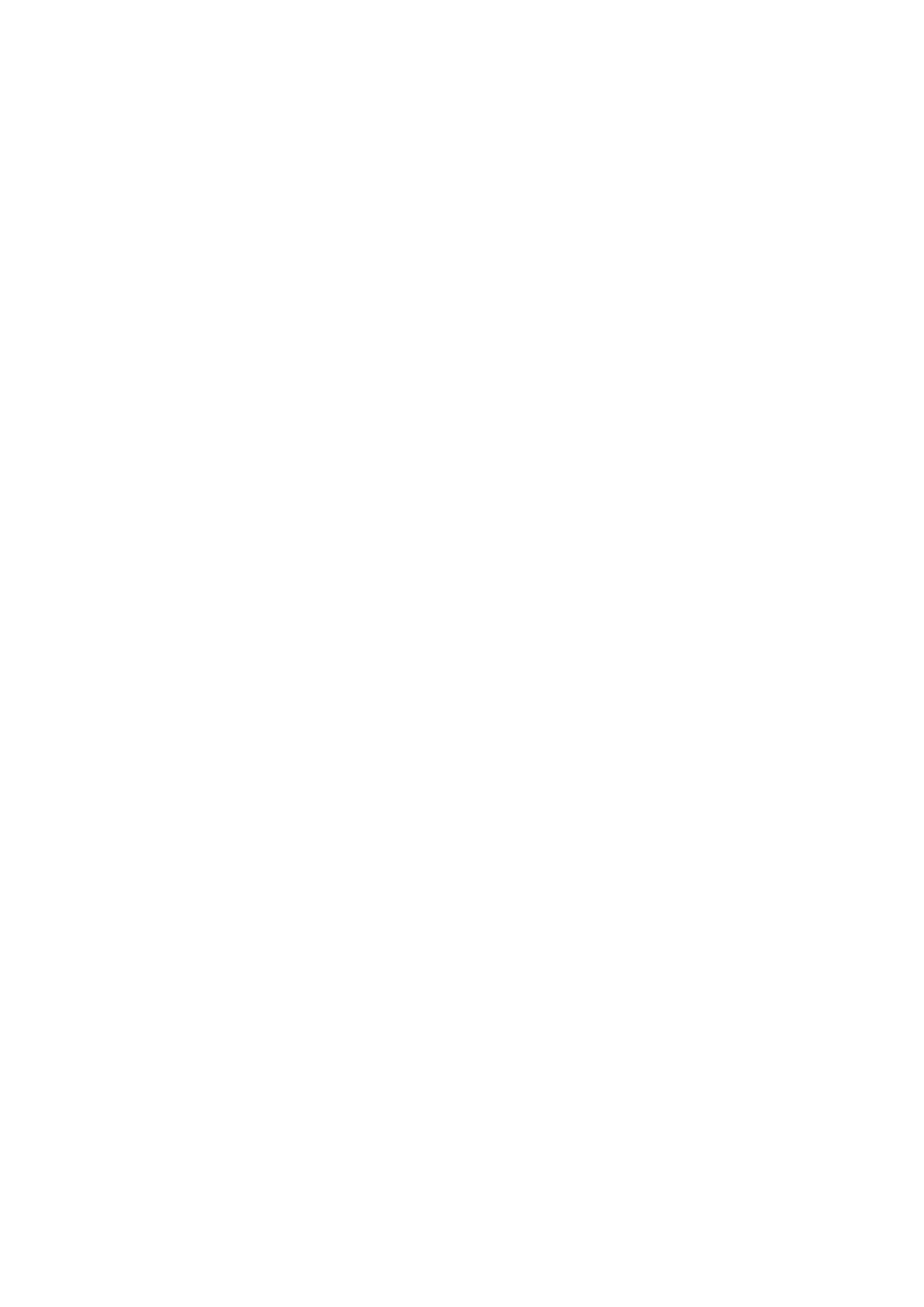

# **NORTHERN TERRITORY OF AUSTRALIA** \_\_\_\_\_\_\_\_\_\_\_\_\_\_\_\_\_\_\_\_

### **Act No. 11 of 2020** \_\_\_\_\_\_\_\_\_\_\_\_\_\_\_\_\_\_\_\_

An Act to amend the *Liquor Act 2019*

[*Assented to 26 March 2020*] [*Introduced 13 February 2020*]

### **The Legislative Assembly of the Northern Territory enacts as follows:**

| 1                | <b>Short title</b>                                                                                          |
|------------------|-------------------------------------------------------------------------------------------------------------|
|                  | This Act may be cited as the Liquor Amendment Act 2020.                                                     |
| $\overline{2}$   | <b>Commencement</b>                                                                                         |
|                  | This Act commences on the day after the day on which the<br>Administrator's assent to this Act is declared. |
| 3                | <b>Act amended</b>                                                                                          |
|                  | This Act amends the Liguor Act 2019.                                                                        |
| $\boldsymbol{4}$ | <b>Section 75 amended (Substitution of premises)</b>                                                        |
|                  | Section 75(2)                                                                                               |
|                  | omit, insert                                                                                                |

(2) Despite subsection (1), instead of issuing a new licence the Commission may, on application by the licensee, amend a licence to substitute other premises for the licensed premises if satisfied that the substitution satisfies the public interest and community impact requirements.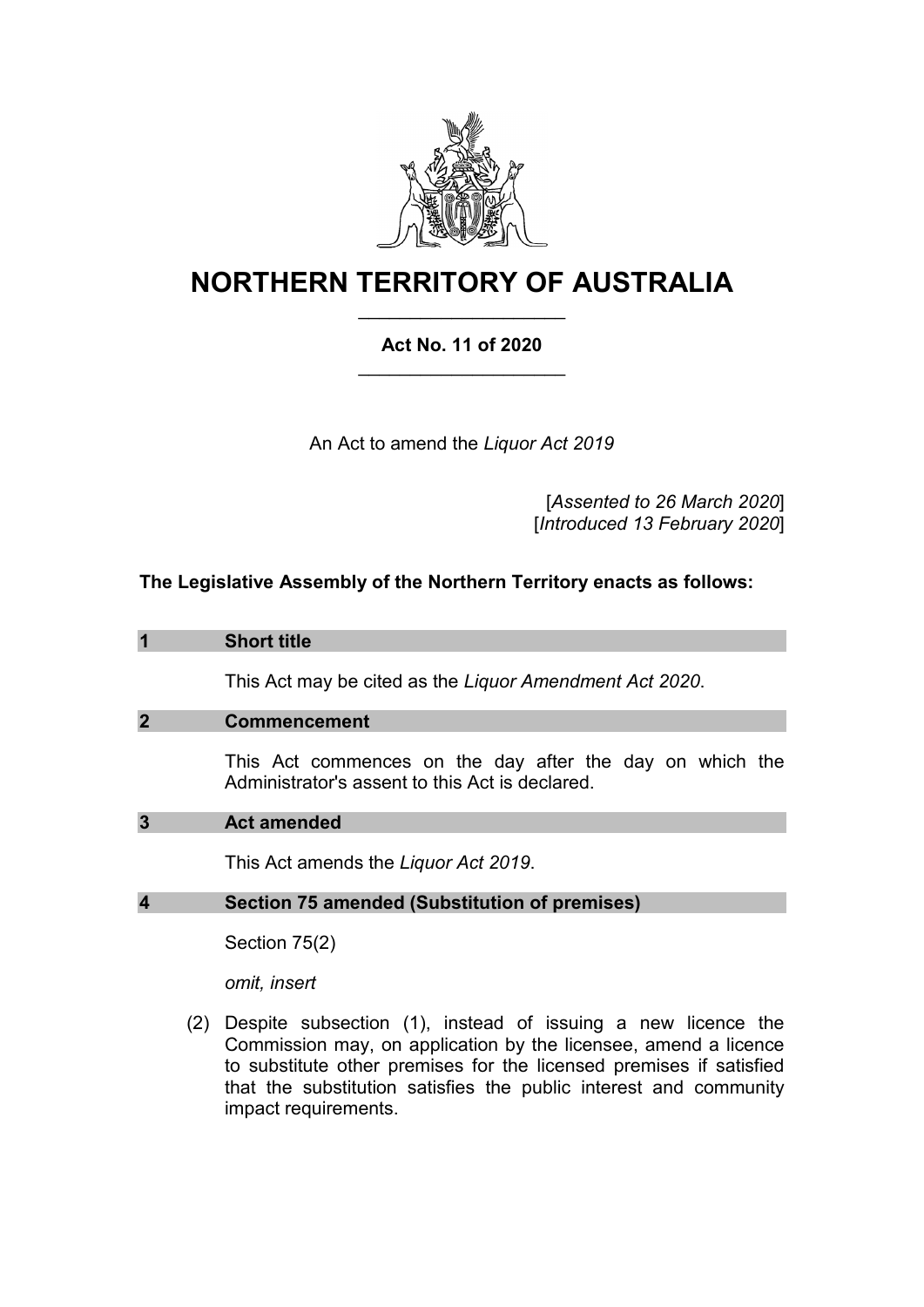- (2A) To avoid doubt, the Commission may, under subsection (2):
	- (a) impose conditions on the substitution; and
	- (b) substitute premises that are not yet constructed or are still under construction.

#### **5 Section 326 replaced**

Section 326

*repeal, insert*

#### **326 Substitution of licensed premises**

- (1) This section applies to the following applications for the substitution of licensed premises:
	- (a) an application made under section 46A of the *Liquor Act 1978* during the period from 27 February 2018 to 30 September 2019;
	- (b) an application made under section 75 of this Act during the period from 1 October 2019 to the commencement.
- (2) An application that is not determined by the Commission before the commencement is to proceed and be determined under section 75(2) and (2A) of this Act, as in force after the commencement.
- (3) An application that was determined by the Commission before the commencement cannot be resubmitted to the Commission for a determination under section 75(2) and (2A).
- (4) If an application was refused by the Commission before the commencement, the licensee may apply to NTCAT for a rehearing of the application in accordance with section 75(2) and (2A).
- (5) The licensee may apply for a review under subsection (4) even if the refusal of the application was reviewed by NTCAT before the commencement.
- (6) An application for review by NTCAT under subsection (4) must be made within the later of the following:
	- (a) 28 days after the commencement;
	- (b) a period or day specified by NTCAT or the Supreme Court.
- (7) For the purpose of the rehearing, NTCAT is not limited to evidence and material that was before the Commission.